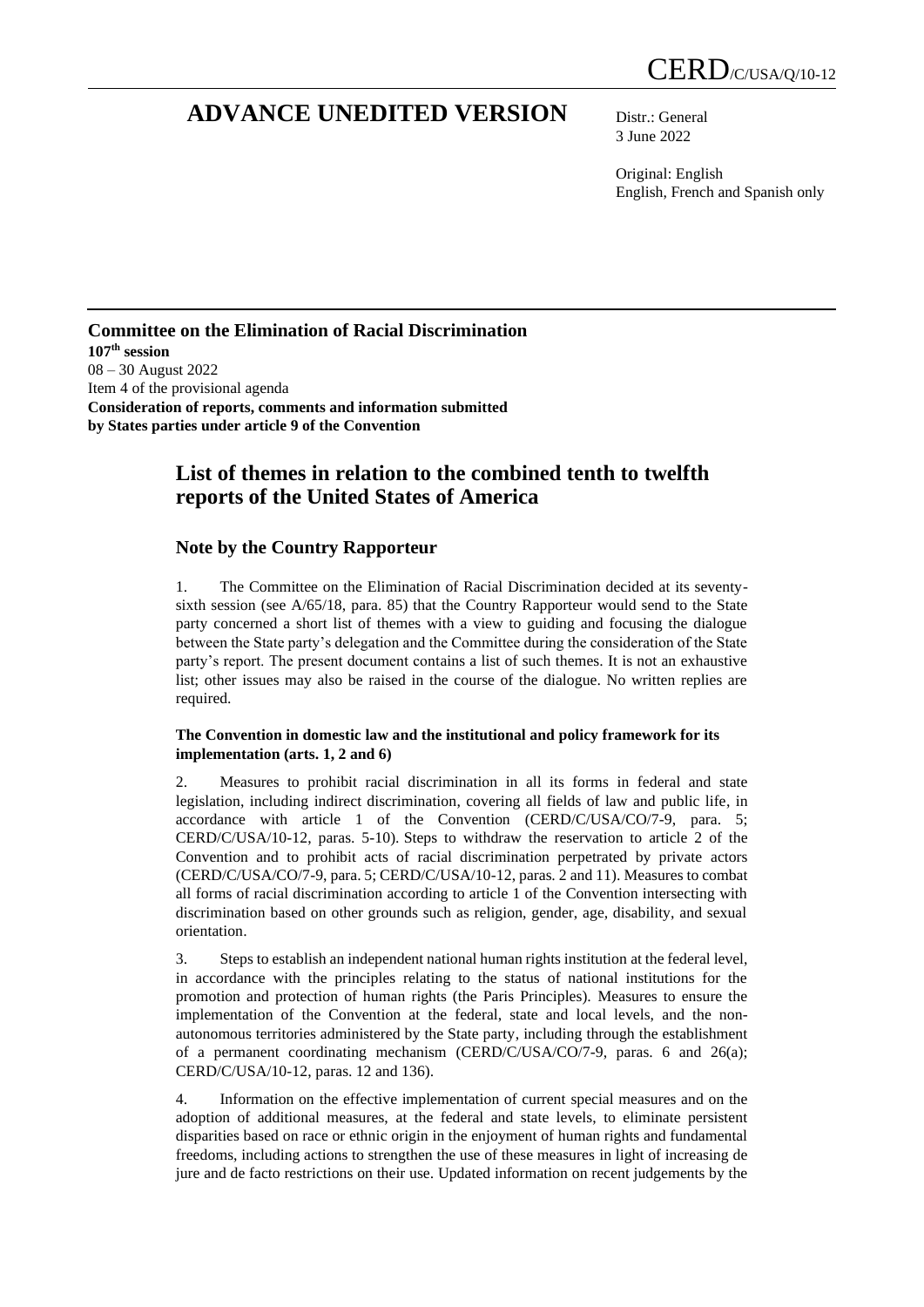Supreme Court and pending cases challenging the application of special measures (CERD/C/USA/CO/7-9, para. 7; CERD/C/USA/10-12, paras. 13 and 14).

5. Updated information on legislative initiatives aiming at prohibiting racial profiling, including by the use of artificial intelligence, and other measures to end the practice of profiling racial or ethnic minorities and illegal surveillance by federal, state and local law enforcement officials (CERD/C/USA/CO/7-9, para. 8; CERD/C/USA/10-12, para.15). Measures to revise the 2014 Guidance for Federal Law Enforcement Agencies Regarding the Use of Race, Ethnicity, Gender, National Origin, Religion, Sexual Orientation, or Gender Identity, particularly with regard to racial profiling in border areas, "mapping" of racial, ethnic, and religious communities, and applicability to state and local law enforcement agencies. Steps to discontinue the Immigration and Nationality Act section 287(g) programme (CERD/C/USA/CO/7-9, para. 8; CERD/C/USA/10-12, para. 19).

6. Further measures to improve inequalities in the access to public legal aid, exacerbated by the COVID-19 pandemic, and to ensure effective access to legal representation for noncitizens and indigent persons belonging to racial and ethnic minorities and in criminal and civil proceedings. Concrete actions to effectively implement the Presidential Memorandum to expand access to legal representation and the courts of 18 May 2021 and to ensure that public legal aid systems are adequately funded (CERD/C/USA/CO/7-9, para. 23; CERD/C/USA/10-12, paras. 123 to 127).

#### **Racist hate speech and hate crimes (arts. 2 and 4)**

7. Measures envisaged to withdraw the reservation to article 4 of the Convention (CERD/C/USA/CO/7-9, para. 9; CERD/C/USA/10-12, paras. 2 and 22). Measures to prevent and combat racist hate speech, including in the media and on other public platforms such as Internet, and by politicians and public figures, in particular against people of African and Asian descent, ethnic or ethno-religious minorities, Indigenous Peoples and migrants, in light of the rise of ideas based on racial superiority or hatred, including white supremacy (CERD/C/USA/CO/7-9, para. 9; CERD Decision 1 (93) of 18 August 2017). Statistical information on trends in instances of racist hate speech (CERD/C/USA/CO/7-9, para. 9).

8. Further efforts to prevent and combat racist hate crimes, including mass shootings, in light of the increase of these crimes directed against ethnic minorities, in particular people of African and Asian descent and those of Hispanic/Latino origin (CERD/C/USA/10-12, paras. 23, 26, 27 30 and 31). Further measures to ensure that all reported cases of racist hate crimes are duly investigated, that those found responsible are prosecuted and punished with sanctions commensurate with the gravity of such crimes, and that victims are provided with effective remedies (CERD/C/USA/10-12, paras. 24, 25, 30 and 31). Additional efforts to increase the reporting of hate crimes and to improve the Federal Bureau of Investigations data collection on these crimes, including by making police data reporting at the state and local levels mandatory (CERD/C/USA/CO/7-9, para. 9; CERD/C/USA/10-12, paras. 29 and 30).

#### **Situation of people of African descent, Hispanic/Latino and other ethnic minorities (arts. 2-5)**

9. Updated information on measures to address the disparate impact of gun violence on individuals belonging to ethnic minorities and Indigenous Peoples. Steps to review the Stand Your Ground laws and efforts to repeal the Tiahrt Amendments (CERD/C/USA/CO/7-9, para. 73; CERD/C/USA/10-12, paras. 73 to 76). Updated statistical data on firearm homicide rate in recent years, disaggregated by race and ethnicity of the victims.

10. Additional measures to address systemic racism in law enforcement and to prevent excessive use of force and other human rights violations by law enforcement officials and Customs and Border Protection (CBP) officers against persons belonging to ethnic minorities and undocumented migrants, including unarmed individuals, leading to disproportionately recurrent killings of unarmed individuals of African descent (CERD/C/USA/CO/7-9, para. 17; CERD/C/USA/10-12, paras. 77 to 83). Further information, comprising statistics, on reported cases of excessive use of force by police, CBP and other law enforcement officials, investigations, sanctions against the perpetrators, remedies and other kind of support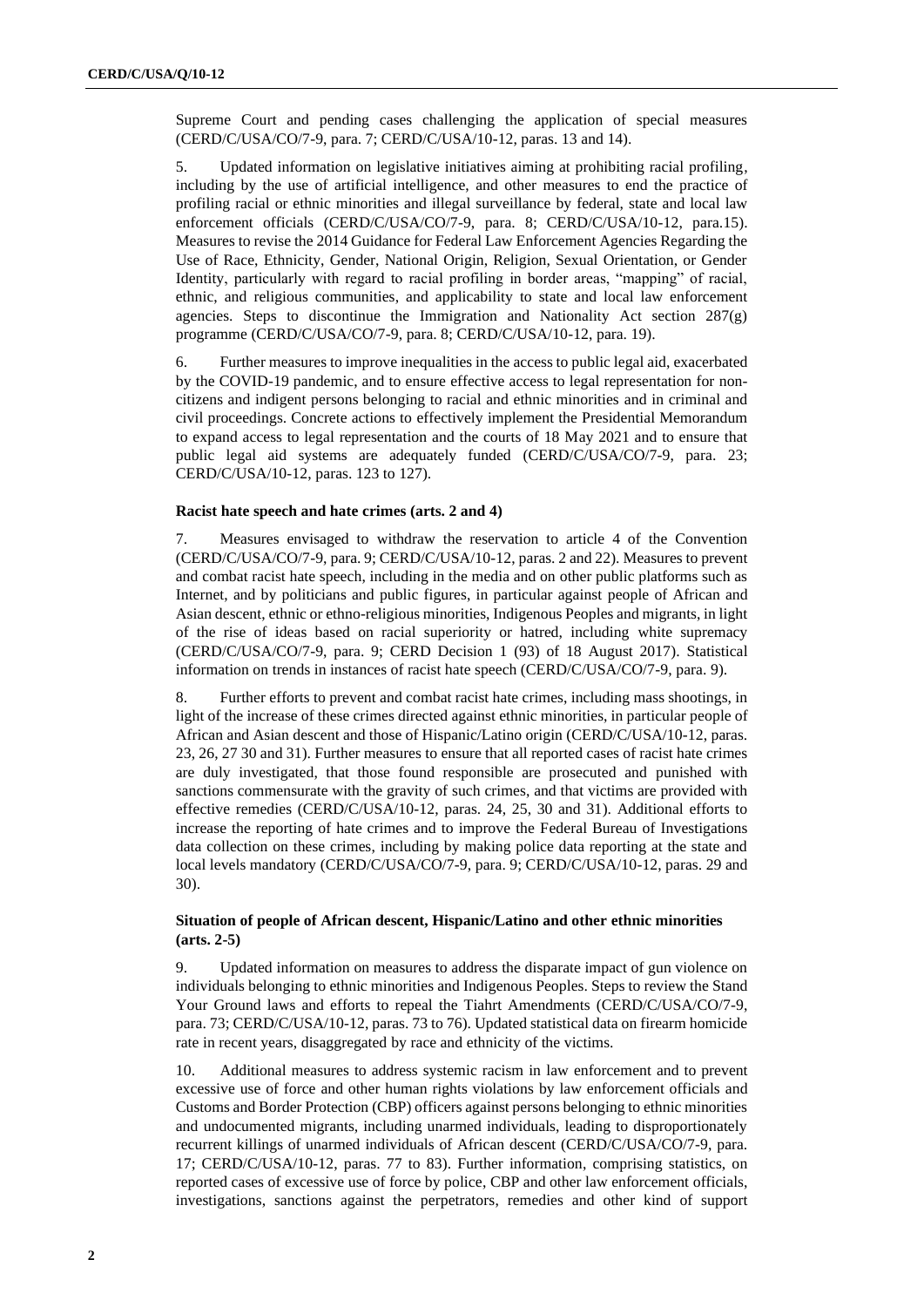provided to victims or their families, including those that resulted in killings of individuals belonging to racial or ethnic minority groups and undocumented migrants (CERD/C/USA/CO/7-9, para. 17; CERD/C/USA/10-12, para. 77). Updated information on the investigations, proceedings and outcomes of recent killings of individuals of African and Asian descent, Hispanic/Latino origin, Indigenous Peoples and other ethnic minorities by police officers (CERD/C/USA/CO/7-9, para. 17; CERD/C/USA/10-12, para. 78).

11. Updated information on measures to prevent the implementation of state and local regulations restricting voting rights, which have a discriminatory impact on people of African descent, Hispanic/Latino communities, other ethnic minorities and Indigenous Peoples, including voter identification laws, district gerrymandering, closing or moving polling locations and felon disenfranchisement laws (CERD/C/USA/CO/7-9, para. 11; CERD/C/USA/10-12, paras. 42 to 44). Implementation and impact of Executive Order 14019 on Promoting Access to Voting of 7 March 2021 (CERD/C/USA/10-12, para. 43). Measures to secure effective and equitable participation and representation of persons belonging to ethnic minorities and Indigenous Peoples, in particular women and youth, at all levels of government, especially in institutions responsible of developing policies that affect them. Statistics on the representation of racial and ethnic minorities and Indigenous Peoples, in particular women, in the judiciary.

12. Measures to guarantee the exercise of the right to freedom of peaceful assembly of individuals belonging to racial and ethnic minorities, in light of reports of increasing legislative initiatives adopted in some states restricting and criminalizing protest activities following anti-racism protests in recent years, as well as allegations of disproportionate use of force during anti-racism protests, more permissive treatment towards counter-protests and militarized responses to some of these protests. Measures to prevent and investigate allegations of harassment, surveillance and threats to the safety, including online, of human rights defenders of African descent and other ethnic minorities.

13. Further measures to eliminate racial disparities at all stages of the criminal justice system, notably with regard to overrepresentation of racial and ethnic minorities, in particular people of African descent and Hispanic/Latino communities, who continue to be disproportionally arrested, incarcerated, subjected to harsher sentences, including life imprisonment without parole and the death penalty, and impacted by collateral consequences, such as felony disenfranchisement and welfare bans, especially in the context of the enforcement of minimum drug-offence sentencing policies (CERD/C/USA/CO/7-9, para. 20; CERD/C/USA/10-12, paras. 42 to 44). Updated statistics on the ethnic composition of the prison population, including persons sentenced to the death penalty.

14. Further efforts to address racial disparities at all levels in the juvenile justice system, including overrepresentation of racial and ethnic minorities, in particular people of African descent, Indigenous Peoples and Hispanic/Latino communities, who continue to be disproportionally arrested in schools and referred to the criminal justice system. Statistical data on juveniles from racial and ethnic minorities sentenced to life imprisonment without parole in recent years, disaggregated by race and ethnicity (CERD/C/USA/CO/7-9, para. 21; CERD/C/USA/10-12, paras. 117 to 120).

15. Information on the impact of COVID-19 pandemic on racial and ethnic minorities, Indigenous Peoples and non-citizens and on measures to mitigate the socioeconomic consequences of the pandemic on these groups. Concrete measures to implement the support expressed for waiving intellectual property protections for COVID-19 vaccines as a measure to address the higher rates of COVID-19 morbidity and mortality worldwide among persons and groups most exposed to racial discrimination.

16. Situation of racial segregation in schools, including in early childhood education, and steps taken to adopt a comprehensive plan to address school segregation (CERD/C/USA/CO/7-9, para. 16; CERD/C/USA/10-12, para. 64). Efforts to address funding gaps in public education disparately affecting districts with predominately people of African descent, Hispanic/Latino communities, Indigenous Peoples and other ethnic minority students.

17. Further measures to eliminate racial discrimination in access to housing and residential segregation based on race, colour, ethnicity or national origin. Efforts to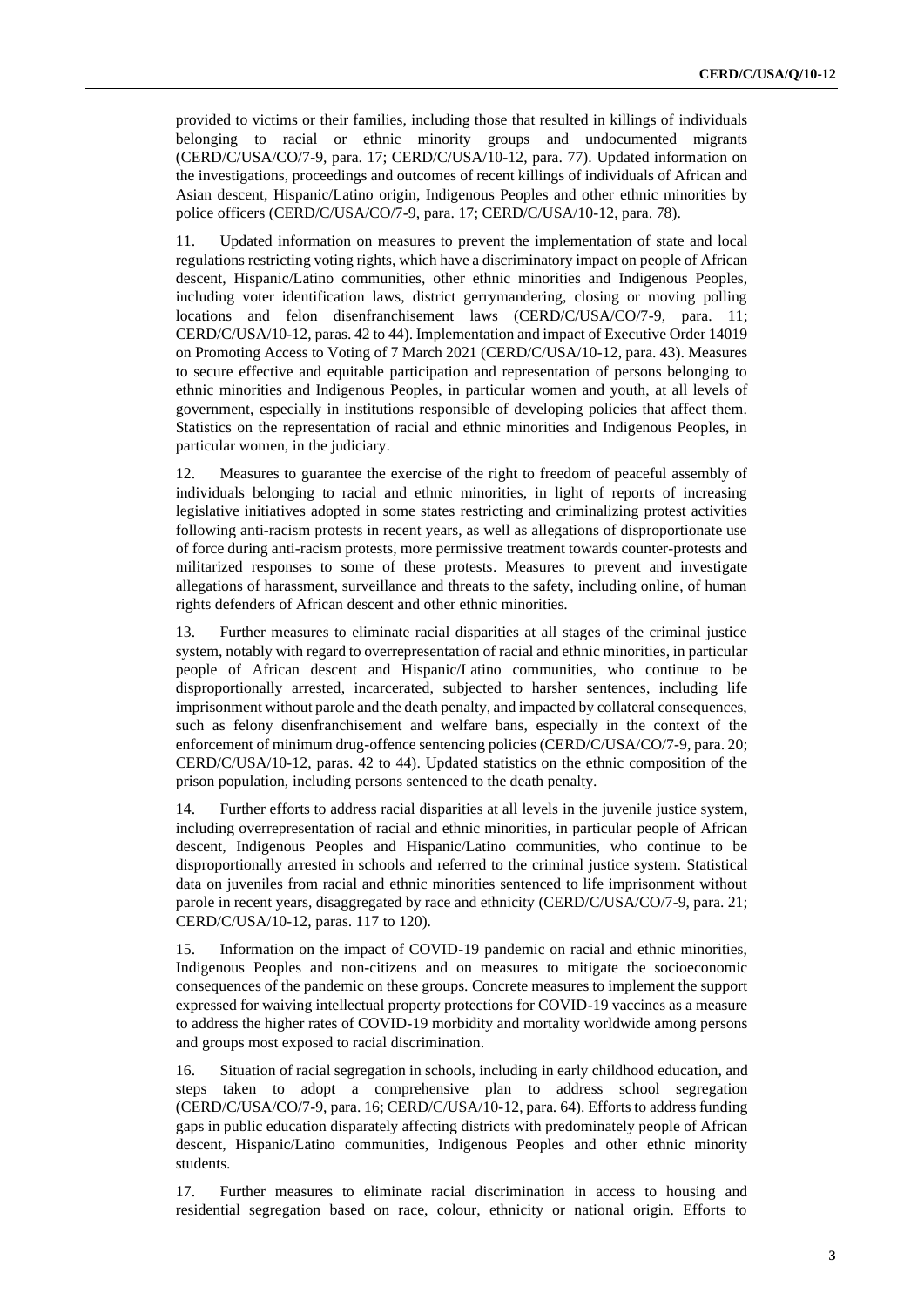strengthen the implementation of the Fair Housing Act and Title VIII of the Civil Rights Act of 1968. Measures to prevent and sanction discriminatory mortgage lending and redlining practices by private actors (CERD/C/USA/CO/7-9, para. 13; CERD/C/USA/10-12, paras. 50-54). Additional measures to reduce homelessness and to abolish laws and policies criminalizing homelessness, which disproportionately affect racial and ethnic minorities, including people of African descent, Hispanic/Latino communities and Indigenous Peoples (CERD/C/USA/CO/7-9, para. 12; CERD/C/USA/10-12, paras. 45-49). Efforts to address the disproportionate racial impact of the lifting of COVID-19 federal eviction moratorium.

18. Measures to ensure that all individuals, including those belonging to racial and ethnic minorities, Indigenous Peoples and migrants, have effective access to affordable and adequate health-care services. Further measures to address the persistence of high maternal and infant mortality rates among racial and ethnic minorities and to ensure access to health and reproductive health services without discrimination. Efforts to address restrictive legislations in the field of sexual and reproductive health and their disproportionate impact on women belonging to racial and ethnic minorities, including with regard to voluntary termination of pregnancy (CERD/C/USA/CO/7-9, para. 15; CERD/C/USA/10-12, paras. 67- 72).

19. Impact of the measures adopted and further efforts to address the disproportionate effects of environmental pollution caused by extractive and manufacturing industries, radioactive and toxic waste, climate and natural disasters on racial and ethnic minorities and Indigenous Peoples, including in non-autonomous territories (CERD/C/USA/CO/7-9, para. 10; CERD/C/USA/10-12, paras. 32-40). Efforts to address racial disparities in the access to adequate food and the disproportionate impact of food insecurity on racial and ethnic minorities and Indigenous Peoples.

20. Measures to combat multiple and intersectional discrimination against women of African descent, , Hispanic/Latino, Indigenous Peoples and women of other ethnic minorities, especially with regard to their access to an adequate standard of living, work, education, health services and to justice. Further efforts to prevent and combat violence against women and girls from racial and ethnic minorities, particularly women of African descent, Indigenous and immigrant women and girls (CERD/C/USA/CO/7-9, para. 19; CERD/C/USA/10-12, paras. 101-113).

21. Measures to address racial discrimination and unequal treatment in all stages of the child welfare system, and the disproportionate number of children of racial and ethnic minorities removed from their families, in particular children of African descent and Indigenous children (CERD/C/USA/CO/7-9, para. 24; CERD/C/USA/10-12, para. 132).

#### **Situation of Indigenous Peoples (arts. 5 and 6)**

22. Measures to guarantee, in law and in practice, the free, prior and informed consent of Indigenous Peoples in policy-making and decisions that affect them. Updated information on the implementation of Presidential Memorandum on Tribal Consultation and Strengthening Nation-to-Nation Relationships of 26 January 2021 and on other efforts to fulfil treaty responsibilities to Tribal Nations (CERD/C/USA/CO/7-9, para. 24; CERD/C/USA/10-12, para. 128).

23. Measures to protect the rights of Indigenous Peoples, their lands, territories, sacred sites and way of life, from the adverse effects of extractive industries, infrastructure projects, construction of border fences and walls, including preventive measures and effective redress and accountability mechanisms (CERD/C/USA/CO/7-9, paras. 10 and 24; CERD/C/USA/10-12, paras. 130-131). Updated information on the measures to address the situation of Western Shoshone peoples (Decision 1(68)), Native Hawaiians and Kanaka Maolithe Indigenous Peoples (Letters of 10 May 2019), Gwich'in Indigenous Peoples (CERD Letter of 3 December 2021) and Anishinaabe Indigenous Peoples (CERD Letter of 29 April 2022), considered under the Committee's Early Warning and Urgent Action Procedure.

24. Measures to guarantee the exercise of the right to freedom of peaceful assembly of Indigenous Peoples in light of reports of excessive use of force by law enforcement officials